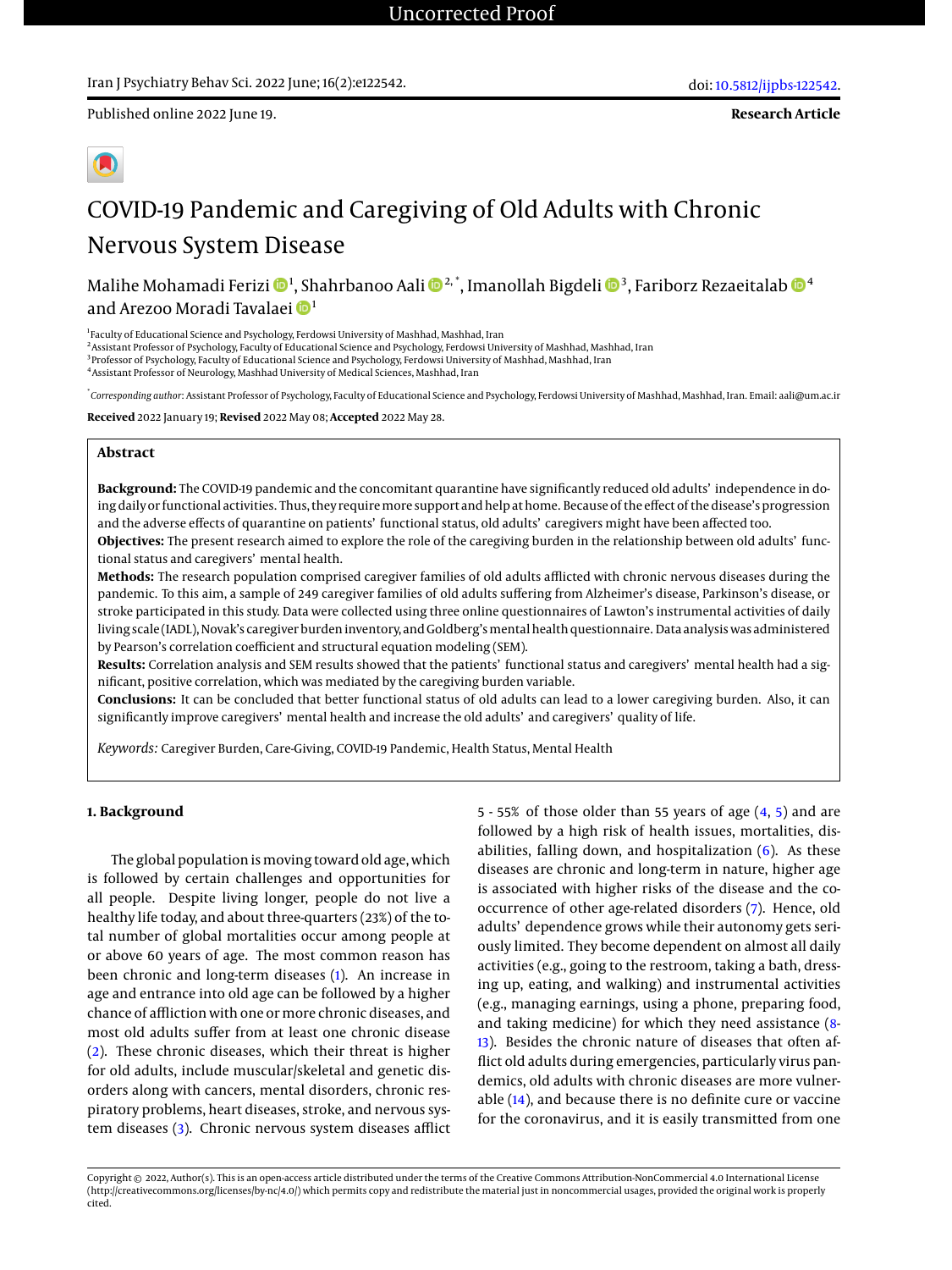person to another, they are encouraged to stay home to prevent the rapid spread of the disease [\(15\)](#page-8-10). Also, in most cases, when a chronic disease occurs, a family member takes care of the old adult patient [\(16](#page-8-11)[-20\)](#page-8-12); and is responsible for the caregiving and decision-making for the old adult patient [\(21\)](#page-8-13). A further spread of the disease faces the caregivers with many changes in their role and makes them spend more time supporting the patient  $(22)$ . That makes caregivers' life limited to the act of taking care of the family [\(23\)](#page-8-15), so they forget all about their own leisure and social relations. As a result, their quality of life and general health are adversely affected [\(24\)](#page-8-16). Caregivers are at the risk of negative physical, psychological, and social effects, such as low immunity, sleep disorder, miscommunication with the patient or other family members, and caregiving burden [\(25\)](#page-8-17). They also experience a higher level of anxiety, depression, and stress [\(26\)](#page-8-18). Due to the undervaluation of their health, they experience less immunity, leading to more health threats [\(27\)](#page-8-19). As for the quarantine during the coronavirus pandemic, about half of the caregivers reported that the pandemic and the concomitant quarantine reduced the time spent on personal affairs by 30.3%. They also reported increased psychological conflicts in families (by 15.5%) and changed lifestyles. Caregivers also reported an increased level of anxiety (45.9%), depression (18.6%), irritability (26.2%), and distress (28.9%). Overall, the quarantine was accompanied by a higher burden for caregivers, often in the form of anxiety and distress [\(28,](#page-8-20) [29\)](#page-8-21). Munoz-Bermejo et al. maintained that if caregivers spend 20 hours a week for caregiving, their mental health can be damaged [\(30\)](#page-8-22). Radakowski et al. explored care receivers' functional status and stated that this variable directly affected caregivers' depression symptoms and was associated with increased caregiving burden [\(31\)](#page-8-23). According to the literature, caregivers of patients with chronic diseases of the nervous system experience a higher burden and a higher level of depression than caregivers of old adults. They also experience more distress and a higher level of depression (almost twice as high as non-caregivers) [\(17\)](#page-8-24). In a similar vein, Yu et al. found that a higher level of perceived caregiving burden is associated with a lower level of cognitive function and longer hours of caregiving than noncaregivers [\(32\)](#page-8-25). It can, therefore, threaten the caregiver's mental and physical health [\(33\)](#page-8-26).

Besides, the burden can be increased for long-term caregivers faced with more health issues [\(32\)](#page-8-25). Particularly in the current conditions and regarding the coronavirus pandemic, caregivers might consider caring for their old patients tougher than before, leading to an increased risk of anxiety, depression, and other psychological disorders [\(15\)](#page-8-10). Overall, it can be argued that the care-receiver's low cognitive and functional status is followed by more caregiving activities and spending lower time for moderation and adjustment of familial, occupational, and social affairs [\(34\)](#page-9-0). Caregivers' reduced capacity to perform basic daily activities can lead them to experience more caregiving burden [\(31,](#page-8-23) [34-](#page-9-0)[38\)](#page-9-1) and can directly affect their mental health [\(34\)](#page-9-0).

# **2. Objectives**

By considering the significance of taking care of old adults, caregivers' mental health, and the effect of patients' functional status on the caregivers' burden and mental health, particularly during the coronavirus pandemic, the present research aimed to explore the moderating effect of caregiving burden on the association between patients' functional status and caregivers' mental health. The suggested model of moderating the role of caregiving burden on the association between the functional status of patients and caregivers' mental health is shown in [Figure](#page-2-0) [1.](#page-2-0)

## **3. Methods**

This study was performed following a correlational design.

# *3.1. Participants*

The research population comprised caregiver families of old adults (60 years old or higher) afflicted with a chronic disease in the nervous system (e.g., Alzheimer's disease, Parkinson's disease, and stroke), and the size of the population was not definitely clear. The sample size was calculated by the Cochran formula, without the population size, as 325 subjects. Participants were recruited following a convenience sampling method, and all of them filled out the questionnaires ( $n = 325$ ). The inclusion criteria were: (1) Being a family caregiver (upon one's own will and to be in full charge of taking care of the patient), (2) for patients, be an old adult afflicted with Alzheimer's disease, Parkinson's disease, MS or stroke (60 years of old or higher), (3) for caregivers, to be willing to participate in this study, (4) ability to read and write, (5) having no acute physical or mental disease, (6) no history of ecstasy drug abuse, and (7) receiving no payment in return for the caregiving act. The exclusion criterion was the unwillingness to participate or withdraw.

# *3.2. Research Procedure*

Initially, written informed consent was obtained from all participants before entering the study and after a comprehensive introduction to the study protocol. Then,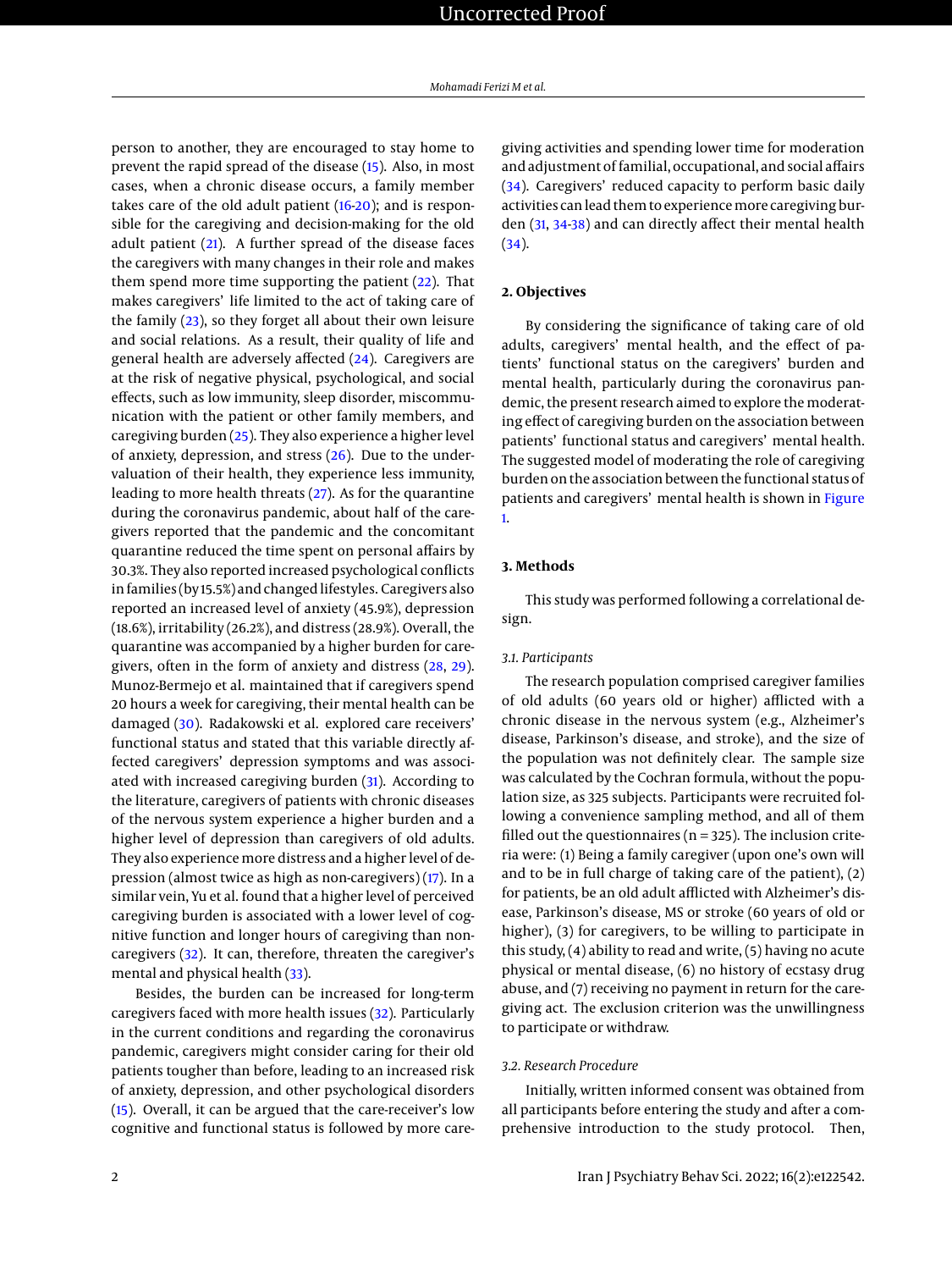<span id="page-2-0"></span>

data collection tools, including the demographic information questionnaire, the patient's functional status, mental health scale, and caregiver's burden inventory, were converted to electronic versions and sent to the caregivers through emails or social network groups and forums (e.g., forums of patients with Parkinson's disease), Mehr Association, and brain attrition chatroom a well as other relevant groups. A total of 325 questionnaires were filled out. After applying the inclusion/exclusion criteria and considering the withdrawal of some respondents, 249 questionnaires were considered for statistical analysis. Data were collected from 22 September 2020 to 19 January 2021.

#### *3.3. Instrumentation*

#### *3.3.1. Demographic Questionnaire*

It contains basic demographic characteristics of participants, including age, gender, occupation, education level, marital status, relation to the patient, length of time taking care of the patient (the overall time of caregiving and the mean hours of weekly caregiving), affliction or non-affliction with an acute physical or mental disease, whether consuming ecstasy drugs, whether receiving any payment for the act of caregiving, patient's gender and age, patient's type of disease, main task of caregiving or decision making for the patient, and so on.

#### *3.3.2. Mental Health Questionnaire (MHQ)*

The MHQ is developed by Goldberg in 1978 [\(39\)](#page-9-2). It contains 28 items categorized into four subscales, each with seven items that intend to explore the health state (items 1 to 7), anxiety and sleeplessness (items 8 - 14), one's capability of standing against professional needs or everyday needs (items 15 to 21), and the state of depression or history of suicide (items 22 to 28). Items one and 15 - 21 are reverse scored. The overall questionnaire is rated on a three-point Likert scale. In each sub-scale, a score of 0 - 7 indicates a severe state of the respondent; one between 7 and 14 represents a borderline level; a score ranging from 14 to 21 indicates a healthy state. Overall, if a respondent receives a total score of 0 - 28 from the 4-scales, his/her state of mental health is identified as severely low; a score of 28 - 56 is interpreted as a borderline state of health; and a score between 56 and 84 represents a good or desirable state of mental health. As for the reliability and validity of Goldberg's questionnaire, a factor analysis ran in 2004 investigated construct validation of the instrument, which was rated on a Likert scale [\(40\)](#page-9-3). They used principal component analysis (PCA) with varimax rotation. In this research, the test-retest method was used to evaluate the reliability of the instrument, and the r-value was estimated at 0.74. With a cutoff score of 6.7, the sensitivity and specificity of the test were estimated at 0.88 and 84.2, respectively. The validity of the questionnaire is also tested by Griffiths et al. in 1993 [\(41\)](#page-9-4). The cutoff point was estimated at 3.4, and the sensitivity and specificity were reported to be 0.81 and 0.82, respectively. Some researchers examined the psychometric properties of this instrument, such as Taghavi and Molavi (2002), who investigated the validity and reliability of the Persian version of the questionnaire and reported Cronbach's alpha of 0.9 and 0.97 [\(42\)](#page-9-5). In this study, Cronbach's alpha was estimated at 0.83 for the mental health questionnaire. It was found to range from 0.71 to 0.87 for the subscales, which is considered acceptable. Hence, the scale and sub-scales were adequately valid.

#### *3.3.3. Caregiver Burden Inventory*

The short form of the caregiver burden inventory was developed in 1989 by Novak and Guest to measure self-care [\(43\)](#page-9-6). It has 24 items categorized into five subscales of time dependence (items 1 - 5), developmental (items 6 to 10), physical (items 11 - 14), social (15 - 19), and emotional burden (20 - 24). This questionnaire is rated on a five - point Likert scale ranging from zero ('not at all disruptive') to 4 ('strongly disruptive'). The score ranges from 24 to 120. A score of 24 - 47 is interpreted as a low burden; that of 38 - 71 is taken as a moderate burden; a score of 72 to 95 represents a high burden, and a score between 96 and 120 is interpreted as a strong high burden [\(44\)](#page-9-7). The reliability and validity of the caregiver burden inventory were substantiated  $(43)$ . The studies showed that the subscales accounted for nearly 66% of the variance of caregiving burden. Moreover, Cronbach's alpha was estimated at 0.85 and 0.87 for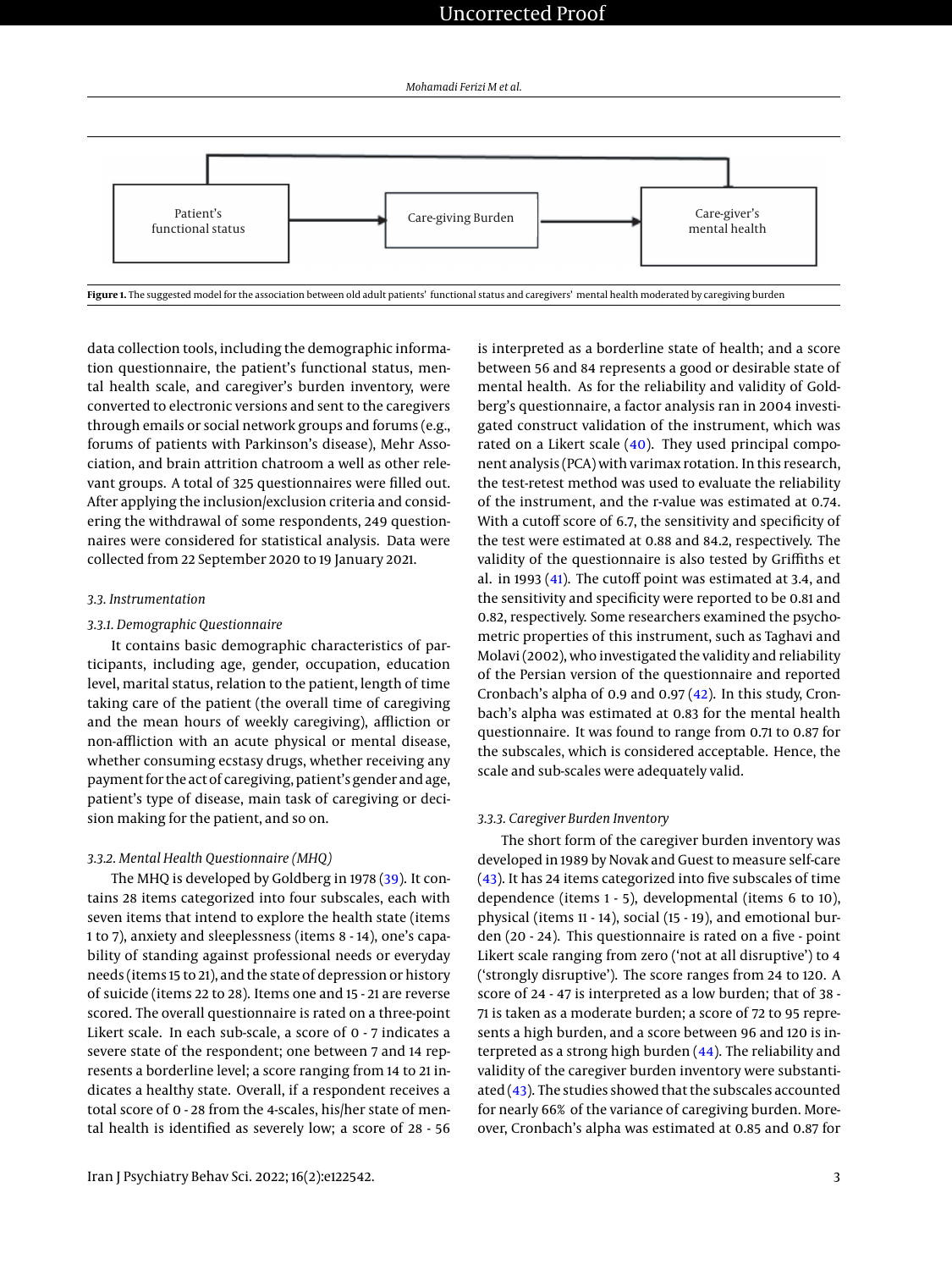the first and second subscales, respectively, as 0.86, 0.73, and 0.77 for the third, fourth, and fifth subscales. Shafizade et al. reported a Chronbach's alpha of 0.97 for the Persian version of this questionnaire [\(45\)](#page-9-8). In the present research, Cronbach's alpha was estimated at 0.94 for the caregiver burden inventory and 0.79 and 0.93 for the subscales, respectively. These values attest to the acceptable reliability of the scale and its subscales.

# *3.3.4. Patient's Functional Status Scale*

Lawton-Brody instrumental activities of daily living scale (IADL), developed in 1969, contains 16 items aiming to evaluate an individual's dependence/independence in daily activities. There are two sub-scales, daily activities (7 items) and instrumental activities (9 items), all to be rated on a three-point Likert scale. A score of zero to 2 represents 'not able to do so', 'I am able to do so with some help', and 'I am able to do so without help', respectively. To estimate the overall score, all scores are added up, the results range from zero to 32. A higher score implies more independence in doing daily activities. A score of zero to 6 implies total dependence, 7 to 12 means slight dependence, and a score of 13 or higher indicates independence. The content validity of the scale was substantiated  $(46)$ , and researchers also used the test-retest method to substantiate the reliability of the Persian version of this questionnaire, which was estimated at 0.90 (indicating good reliability) [\(47\)](#page-9-10). In the present research, Cronbach's alpha was used to test the internal consistency of the scale, which was found to be acceptable for the sub-scales and the overall scale.

## *3.4. Data Analysis*

The collected data first entered SPSS 26 for descriptive and inferential statistical analyses. The former included measures of central tendency, such as frequency, minimum, maximum, percentage, and mean, and measures of variability, including standard deviation. The latter included the Pearson correlation coefficient. These statistical analyses were conducted to explore the caregivers' and patients' demographic information and test the research hypotheses. The SEM analysis was done in AMOS to test the moderating effect of the caregiving burden on the relationship between caregivers' social support and mental health.

### **4. Results**

#### *4.1. Demographic Characteristics*

The participating caregivers' demographic informa-tion is summarized in [Table 1,](#page-3-0) which indicates that among 249 caregiving participants, 80.7% were female. The mean

age of participants was 45.05 years, of which, by gender, the mean age of women (45.57 years) was slightly higher than men caregivers (42.85 years). The results also showed that a higher percentage of caregivers were employed and married (60.4% and 66.3%, respectively). Also, according to [Table 1,](#page-3-0) the percentage of caregivers with a bachelor's degree was higher than other groups (38.6%).

<span id="page-3-0"></span>**Table 1.** Distribution of 249 Caregivers of Old Adults with Chronic Disease, Separated

| Variable         |                          | $No. (\%)$ | Mean $\pm$ Standard Deviation |  |  |
|------------------|--------------------------|------------|-------------------------------|--|--|
| Gender           |                          |            |                               |  |  |
|                  | Female                   | 201 (80.7) |                               |  |  |
|                  | Male                     | 48 (19.3)  | ä,                            |  |  |
|                  | <b>Employment status</b> |            |                               |  |  |
|                  | Working                  | 98 (39.4)  |                               |  |  |
|                  | Not working              | 151(60.6)  |                               |  |  |
|                  | <b>Marital status</b>    |            |                               |  |  |
|                  | Single                   | 84 (33.7)  |                               |  |  |
|                  | Married                  | 165(66.3)  |                               |  |  |
| <b>Education</b> |                          |            |                               |  |  |
|                  | High school              | 16(6.4)    | ÷                             |  |  |
|                  | Diploma                  | 60(24.1)   |                               |  |  |
|                  | Associate Degree         | 13(5.2)    |                               |  |  |
|                  | Bachelor                 | 96 (38.6)  |                               |  |  |
|                  | Master                   | 43 (17.3)  |                               |  |  |
|                  | Ph.D.                    | 21(8.4)    |                               |  |  |
| Age              |                          |            |                               |  |  |
|                  | Female                   |            | $45.57 \pm 12.09$             |  |  |
|                  | Male                     | ٠          | $42.85 \pm 13.47$             |  |  |
| <b>Total</b>     |                          | 249 (100)  | $45.05 \pm 12.38$             |  |  |

[Table 2](#page-4-0) indicates the patients' demographic information. Among 249 patients (care receivers), 57.8% were female. The overall mean age was 74.25 years, and the mean age of female patients was higher than male patients (74.25 years). The results also revealed that 54.6% of patients were afflicted with Alzheimer's disease, 36.5% with Parkinson's disease, and 8.8% with a stroke. As for caregivers, the results showed that 78% of caregivers were children, and no sibling caregiver was found in the sample. Concerning the duration of caregiving, 83.5% of the caregivers had been taking care of patients for more than a year. Finally, the findings revealed that the participating caregivers spent 48 hours a week, on average, providing care for patients at home.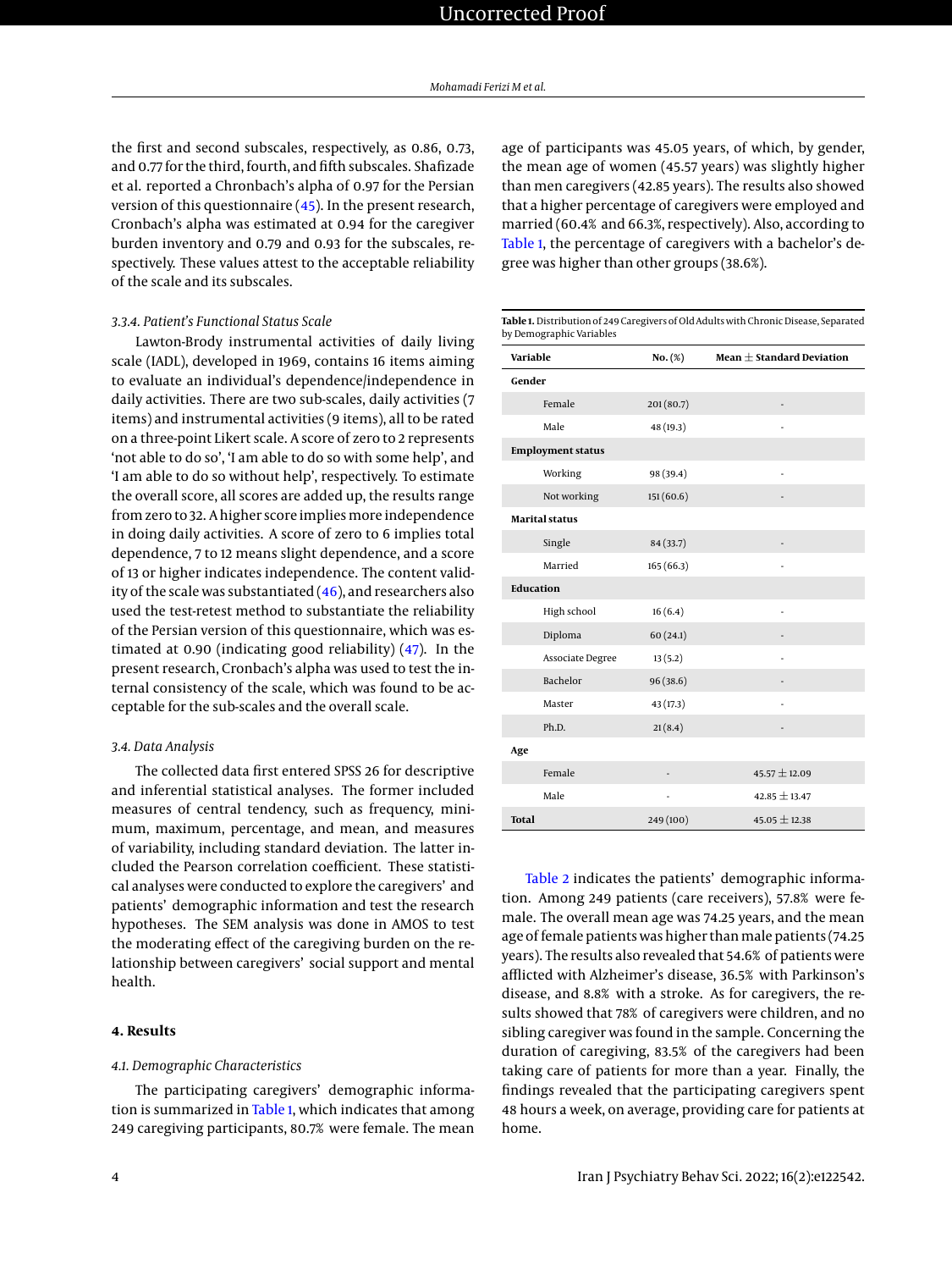| Variable                          | Abundance  | Mean $\pm$ Standard<br><b>Deviation</b> |
|-----------------------------------|------------|-----------------------------------------|
| Gender of care recipient          |            |                                         |
| Female                            | 144(57.8)  |                                         |
| Male                              | 105(42.2)  |                                         |
| <b>Type of disease</b>            |            |                                         |
| Alzheimer                         | 136 (54.6) |                                         |
| Parkinson                         | 91(36.5)   |                                         |
| Stroke                            | 22(8.8)    |                                         |
| Relationship                      |            |                                         |
| Child                             | 196 (78.7) |                                         |
| Spouse                            | 36(14.5)   |                                         |
| Sister or brother                 | 0(0)       |                                         |
| The others                        | 17(6.8)    |                                         |
| <b>Duration of care</b>           |            |                                         |
| Between 1 - 3 months              | 11(4.4)    |                                         |
| Between 3 - 6 months              | 8(3.2)     |                                         |
| Between 6 - 12<br>months          | 22(8.8)    |                                         |
| More than 12 months               | 208(83.5)  |                                         |
| Average hours of care per<br>week |            | $48.18 \pm 47.38$                       |
| Age of care recipients            |            |                                         |
| Female                            |            | $75.15 \pm 8.62$                        |
| Male                              |            | $73.01 \pm 8.60$                        |
| <b>Total</b>                      | 249 (100)  | $45.05 \pm 12.38$                       |

<span id="page-4-0"></span>**Table 2.** Distribution of 249 Old Adults with Chronic Disease, Separated by Demographic Variables

#### *4.2. Bivariate Analysis*

As shown in [Table 3,](#page-5-0) the mean score of patients' functional status, caregiving burden, and mental health was 10.96, 70.07, and 52.50, respectively. This finding shows that the patients enjoyed a moderate functional status and were, thus, slightly dependent on others. Their caregivers experienced a moderate level of caregiving burden and borderline mental health. Moreover, according to [Table 3,](#page-5-0) the Pearson correlation coefficient showed a statistically significant positive correlation between patients' daily activities and the physical symptoms of caregivers' mental health ( $r = 0.14$ ,  $P < 0.05$ ). Similarly, a statistically significant positive correlation was found between this variable and the anxiety symptoms of caregivers' mental health  $(r =$ 0.21, P < 0.01). Yet, patients' physical activities did not show to be correlated with the social and depression symptoms of caregivers' mental health ( $r = 0.1$ ,  $r = 0.05$ ,  $P > 0.05$ ). As for the correlation between patients' instrumental activities and caregivers' dimensions of mental health, similar

to the daily activities, this variable and the physical symptoms of mental health showed a significant, positive correlation ( $r = 0.16$ ,  $P < 0.05$ ). Moreover, this variable and the anxiety symptoms of caregivers' mental health showed to be positively and significantly correlated ( $r = 0.23$ ,  $P < 0.01$ ). Yet, no significant correlation was found between this variable and the social and depression symptoms of mental health ( $r = 0.1$ ,  $r = 0.05$ ,  $P > 0.05$ ). Overall, there was a statistically significant positive correlation between patients' functional status and anxiety symptoms  $(r = 0.24, P < 0.01)$ , physical symptoms ( $r = 0.16$ ,  $P < 0.05$ ), and the total mental health score ( $r = 0.17$ ,  $P < 0.01$ ). No statistically significant correlation was found between this variable and the social and depression symptoms of mental health  $(r=0.09, r=0.09)$  $r = 0.00$ ,  $P > 0.05$ ). Generally, the results revealed a statistically significant positive correlation between patients' functional status and mental health ( $r = 0.17$ ,  $P < 0.01$ ). This significant correlation points to the fact that a patient's lower functional status is associated with limited independence in daily and instrumental activities and the caregiver's lower state of mental health, and vice versa. The results also showed a statistically significant negative correlation between the patient's functional status and caregiving burden ( $r = -0.44$ ,  $P < 0.01$ ). In other words, the higher the patient's functional status score and the more independence he/she has in daily activities, the less the caregiver's caregiving burden.

Other analyses of correlation indicated the differences between groups of gender, so that the correlation between patients' functional status and caregivers' mental health in the female group of caregivers was statistically significant, and it was not significant for males. This result may show that female caregivers are at higher risk of health damage than males in the caring process of old adults with chronic illnesses. Also, the findings showed that female caregivers tolerate more caring burden than males, indicating their need for more additional support than men.

#### *4.3. Path Analysis*

To answer the question of 'Does the caregiving burden moderate the association between patient's functional status and caregiver's mental health?', we used SEM analysis to plot the following model [\(Figure 2\)](#page-5-1). The goodness of fit indices was used to substantiate the model fitness. The model fitness was confirmed.

Chi-squared value was estimated for the model at 2.58; the goodness of fitness index (GFI) was estimated at 0.92; the adjusted goodness of fitness index (AGFI) was found to be 0.85; the comparative fitness index (CFI) was estimated at 0.92; the increase fitness index (IFI) was found to be 0.96; the normalized fitness index (NFI) was 0.93; the Tucker-Lewis fitness index (TLI) was 0.90, and the root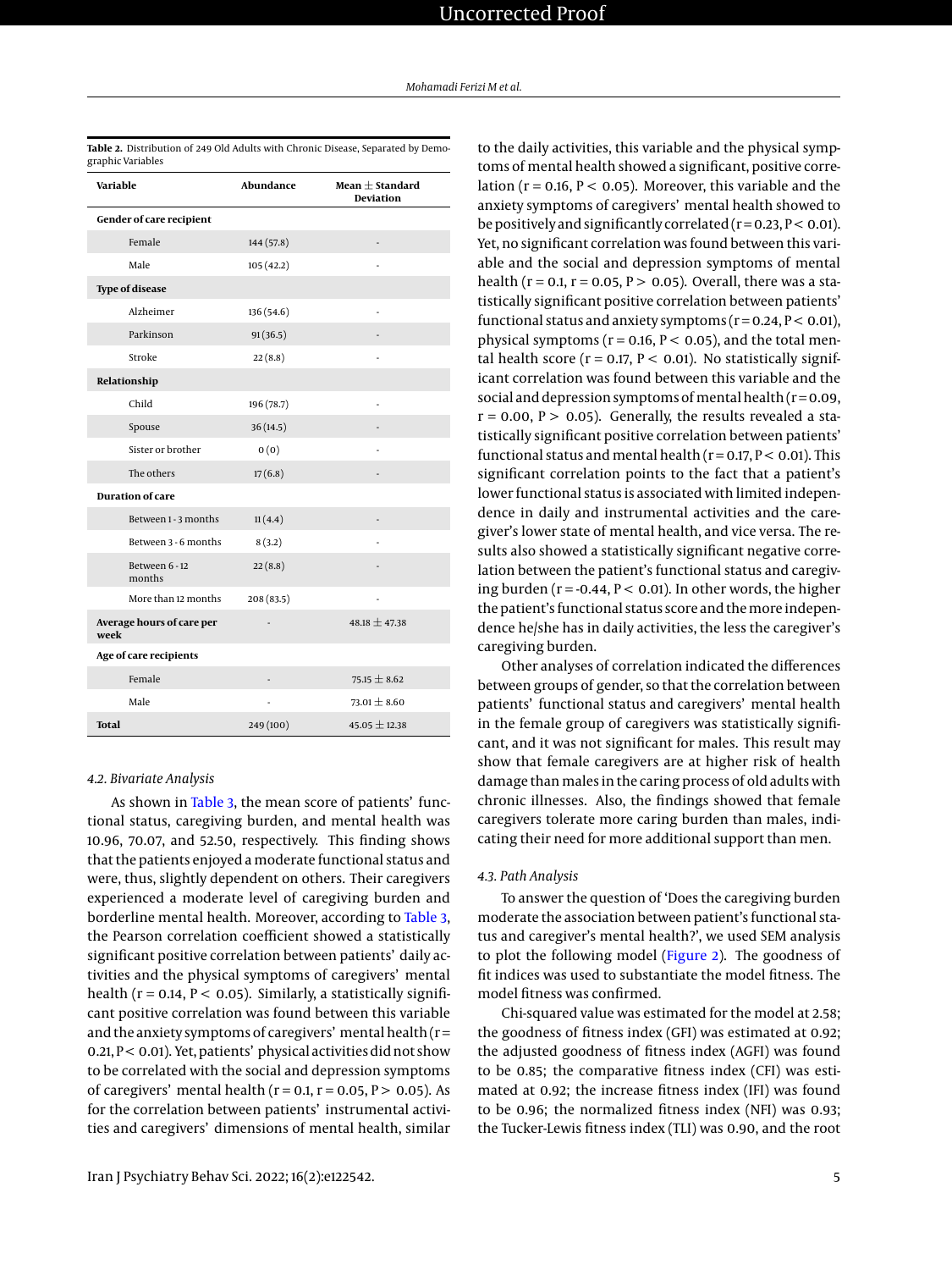<span id="page-5-0"></span>

| Table 3. Correlation That That Shows the Correlation, Mean, and Standard Deviation of Variables |           |              |              |                         |           |           |           |              |   |                               |
|-------------------------------------------------------------------------------------------------|-----------|--------------|--------------|-------------------------|-----------|-----------|-----------|--------------|---|-------------------------------|
| Variable                                                                                        |           | $\mathbf{2}$ | 3            | $\overline{\mathbf{4}}$ | - 5       | 6         | 7         | 8            | 9 | Mean $\pm$ Standard Deviation |
| Patients' functional status                                                                     |           |              |              |                         |           |           |           |              |   | $10.96 \pm 8.83$              |
| Daily activity                                                                                  | $0.92**$  |              |              |                         |           |           |           |              |   | $7.22 \pm 4.64$               |
| <b>Instrumental activity</b>                                                                    | $0.93**$  | $0.7**$      | $\mathbf{1}$ |                         |           |           |           |              |   | $3.74 \pm 4.88$               |
| Care burden                                                                                     | $-0.44**$ | $-0.41**$    | $-0.41**$    |                         |           |           |           |              |   | $70.07 \pm 18.81$             |
| <b>Total mental health</b>                                                                      | $0.17***$ | $0.17***$    | $0.15*$      | $-0.61**$               |           |           |           |              |   | 52.50 $\pm$ 12.67             |
| Physical symptoms                                                                               | $0.16*$   | $0.14*$      | $0.16*$      | $-0.57**$               | $0.82***$ |           |           |              |   | $12.76 \pm 4.38$              |
| Anxiety symptom                                                                                 | $0.24**$  | $0.21***$    | $0.23***$    | $-0.62**$               | $0.85***$ | $0.17***$ |           |              |   | $12.55 \pm 4.36$              |
| Social symptoms                                                                                 | 0.00      | 0.05         | $-0.03$      | $-0.21***$              | $0.61***$ | $0.28**$  | $0.26***$ | $\mathbf{1}$ |   | $10.31 \pm 3.87$              |
| <b>Depression symptoms</b>                                                                      | 0.09      | 0.10         | 0.06         | $-0.47**$               | $0.80**$  | $0.48***$ | $0.61***$ | $0.4***$     |   | $16.88 \pm 3.78$              |

<span id="page-5-1"></span>

**Figure 2.** The final model of the association between patient's functional status, caregiving burden, and caregiver's mental health (SEM output)

mean square error of approximation (RMSEA) was estimated at 0.07. The output of the abovementioned tests all attests to the fitness of the final model. Hence, we can conclude that the caregiving burden moderates the association between patient's functional status and caregiver's mental health.

[Table 4](#page-6-0) summarizes the direct, indirect, and total effects of patient's functional status on caregiving burden and mental health. As it can be observed in [Table 4](#page-6-0) and [Figure 2,](#page-5-1) patient's functional status affected mental health both directly and indirectly. The latter was moderated by caregiving burden. [Table 4](#page-6-0) also shows that 64% of mental health variance in the model is explained by exogenous and moderating variables (i. e. patient's functional status and caregiving burden). Moreover, 21% of the caregiving burden variance is explained by patient's functional status. Generally, we can conclude that the relationship between patient's functional status and caregiver's mental health is moderated by the caregiving burden.

## **5. Discussion**

This study demonstrated that 37% of patients were totally dependent on caregivers, while 28.1% were slightly dependent on help with daily activities, such as eating, taking a bath, and instrumental activities. The results also showed that caregivers experienced a moderate caregiving burden and borderline mental health. Besides, 86% of the caregivers reported experiencing a higher caregiving burden during the coronavirus pandemic, and 76% re-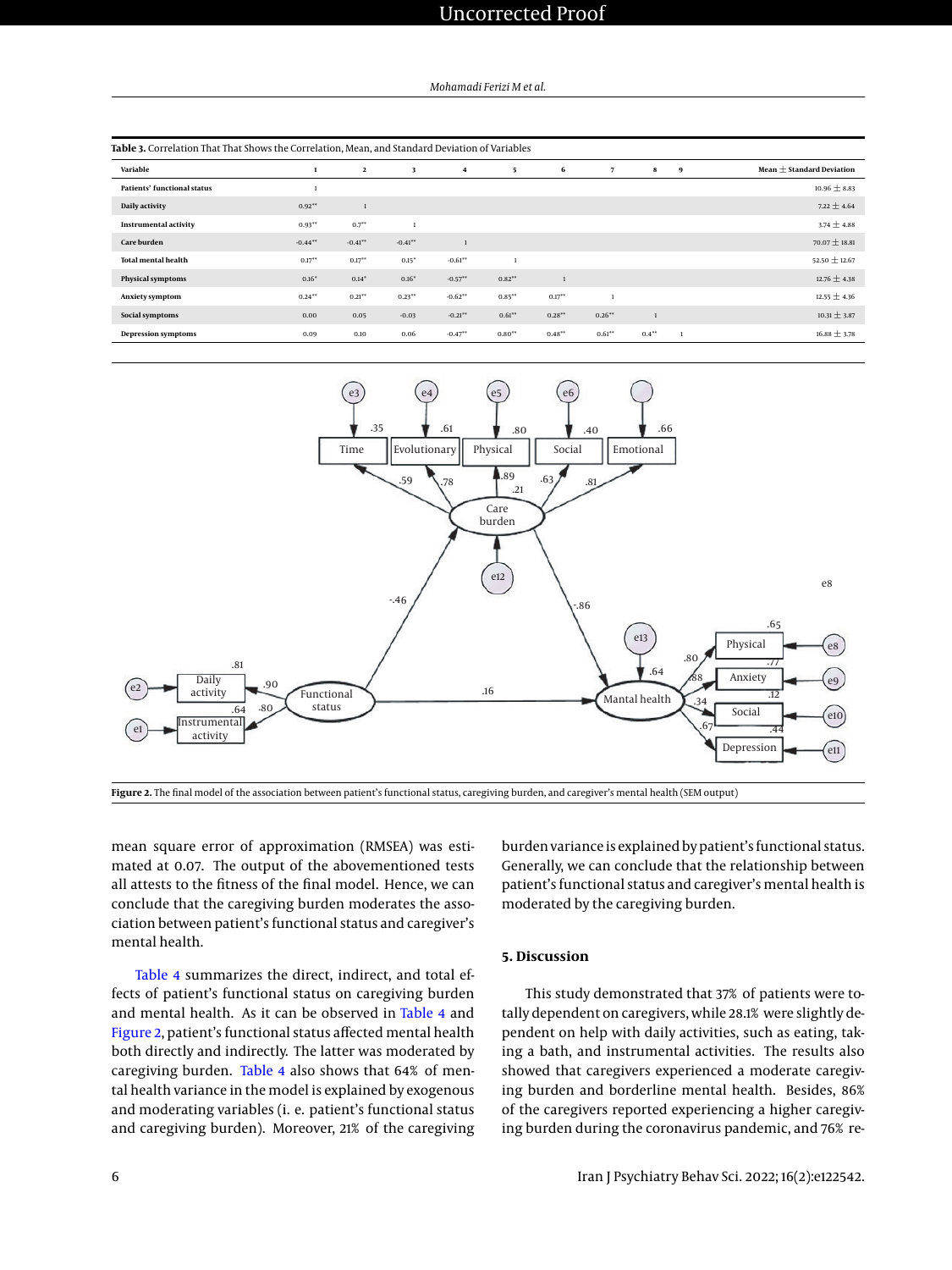<span id="page-6-0"></span>

|                  |  | Table 4. The Output of Path Analysis, Including Path Coefficients of Direct, Indirect, and Total Impact of Functional Status of Patient with Chronic Disease on Mental Health of |  |
|------------------|--|----------------------------------------------------------------------------------------------------------------------------------------------------------------------------------|--|
| their Caregivers |  |                                                                                                                                                                                  |  |

| <b>Variables</b>                 | <b>Direct Impact</b> | <b>Indirect Effect</b> | <b>Total Effect</b> | Variance |
|----------------------------------|----------------------|------------------------|---------------------|----------|
| On mental health from:           |                      |                        |                     | 0.64     |
| <b>Patient functional status</b> | $-0.16$              | 0.40                   | 0.24                |          |
| Care burden                      | $-0.86$              | -                      | $-0.86$             |          |
| On the burden of caring from:    |                      |                        |                     | 0.21     |
| Patient functional status        | $-0.46$              | -                      | $-0.46$             |          |

ported spending more time taking for caring patients. Due to the progressive nature of chronic diseases and considering the fact that the rising age is accompanied by many different diseases for old adults [\(7\)](#page-8-6), their independence is limited and they come to need help with daily and instrumental activities  $(9, 13)$  $(9, 13)$  $(9, 13)$ . This finding is consistent with the findings of the present study that 50% of care receivers (patients) are dependent on others. A body of research showed that more than half of old adults have problems doing basic daily activities [\(48\)](#page-9-11). Similarly, Benjamin et al. and Klimova et al. showed that old adults afflicted with Alzheimer's disease at the final stage of the disease had to stay in bed, and 45% of stroke survivors get fully dependent on caregivers after discharge from the hospital [\(49,](#page-9-12) [50\)](#page-9-13). The progression of old adults' disease is accompanied by certain complications that are closely linked with the lost autonomy in doing daily activities. Thus, they end up needing others' help and caregiving at home [\(12\)](#page-8-28). Old adult patients facing problems in daily and instrumental activities need others' to help them more than ever before the progression of the disease takes the caregiver's time more than before [\(51\)](#page-9-14), and they should spend more time taking care of old adults probably with other diseases too [\(52,](#page-9-15) [53\)](#page-9-16). Moreover, in agreement with this finding (the correlation between patient's dependence for daily activities and caregivers' overall mental health), Shukri et al. found that caregivers of patients having problems doing daily activities suffer from higher levels of cognitive disorders (by 2.99 times) [\(54\)](#page-9-17). They are also more prone to depression, which is a key component of mental health. Besides, caregivers of patients highly dependent on help showed to spend 2.63 times as much time as peers on caregiving, and they were at a higher risk of depression. According to Zhong et al., a patient's functional status directly affects caregivers' depression symptoms, a key component of mental health  $(34)$ . Concerning the effect of coronavirus and the consequent quarantine, scientists reckoned that patients with higher physical independence probably live a more active life and are adversely affected by the quarantine [\(29\)](#page-8-21). During the caregiving task, caregivers attempt to take care of themselves against the virus and also attempt

to protect the patient against the infection and prevent the transmission of the disease to others. Thus, they undergo too much burden, which significantly challenges their job and also their self-care attempts. Instances of these challenges are many family caregivers who take care of both their children and old parents. The difficulty of managing these tasks and duties besides one's occupation, school closure, lack of recreation facilities and leisure, and the difficulty of taking care of the old adults have significantly burdened them [\(55\)](#page-9-18). In the light of the present finding and the related literature, we can infer that during the pandemic, caregivers experience lower mental health for different reasons. These can be the absence of any nurse and assistant to help with the caregiving, the adverse effects of quarantine on patients' behavior and functional status, which can increase the caregiving time and be followed by more physical pressures and low mental health. Furthermore, because not all family caregivers are well educated in serving highly dependent patients, they can become socially isolated after a while. This excessive dependence can directly cause mental issues. On the one hand, patients' functional status directly affects caregivers' mental health. On the other hand, as the related literature showed, the caregiving burden plays a moderating role in the association between patients' functional status and caregivers' mental health. In other words, patients' functional status can affect caregivers' mental health through an intervening effect on the caregiving burden. This effect can be attributed to several reasons. For one, old adults' disabilities and too much dependence on the caregivers can increase the load of caregiving activities. Thus, caregivers hardly find enough time for themselves, their families, leisure, occupation, and social interactions. The time they spend on taking care of old adult patients is lengthened. This dependence, which adds to the burden of caregiving activities, can threaten caregivers' health. The caregiver can feel severely pressed, and this pressure and burden can, in turn, lower his/her mental health. According to a study by Cao and Yang, the caregiving burden can significantly damage family caregivers' physical and mental health. They also mentioned that the caregiving burden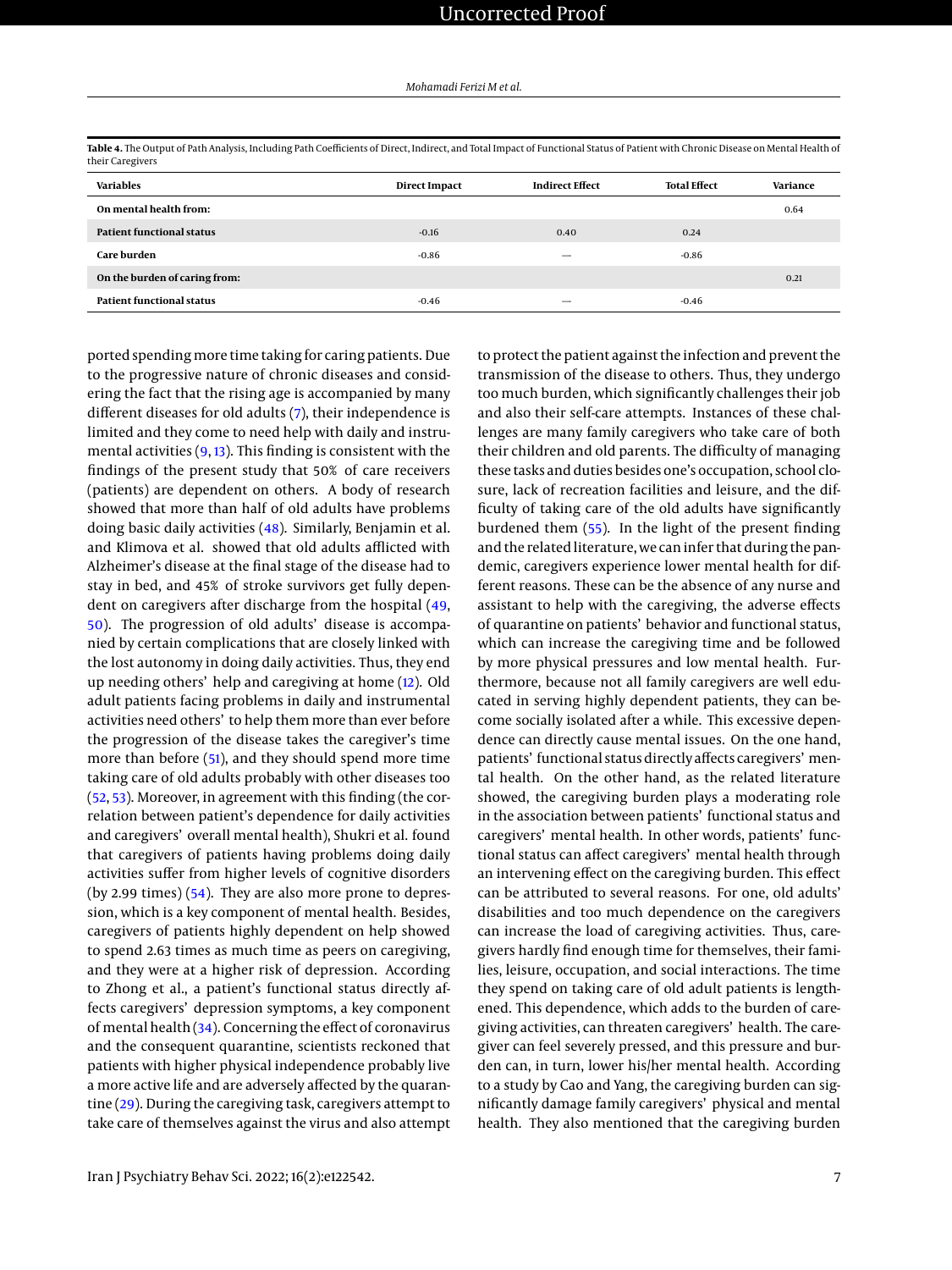could moderate the association between patients' functional status and the anxiety that the caregivers experience [\(56\)](#page-9-19). Similarly, the present research revealed that the caregiving burden is strongly associated with mental health. Thus, we can conclude that patients' functional status can affect caregivers' mental health by affecting the caregiving burden. Concerning the influence of patients' functional status on the caregiving burden experienced during the coronavirus pandemic, Rainero et al. maintained that the quarantine significantly affected patients' cognitive and behavioral symptoms [\(29\)](#page-8-21). Patients experienced more motor disorders because of the social isolation-induced by the quarantine [\(29\)](#page-8-21). They mentioned the level of physical independence before the quarantine as the best predictor for the severity of patients' illness. They finally concluded that about half of the caregivers reported the quarantine had tremendously changed their lifestyle, and they had experienced much more caregiving burden during the quarantine, often accompanied by more distress and anxiety. It is also followed by a high rate of anxiety, depression, irritability, and distress. To conclude, we can say that because caregivers are more pressed than usual during the coronavirus pandemic and are faced with more problems for themselves and their patients, and because most caregivers have no psychological support and need to also take care of themselves, they need alternative ways to rest and manage anxiety more than ever before [\(57\)](#page-9-20). They not only should take care of their body against the virus infection but should also take care of their mental health. For instance, they should refrain from watching, reading, or listening to the news. They can benefit from the deep breathing technique, body stretch, and meditation. In addition, they are recommended to follow a healthy and wellbalanced diet, have enough sleep, and avoid alcohol or drugs. They can benefit from a supportive network to share concerns, information, problems, and emotions with family or friends [\(15\)](#page-8-10).

## *5.1. Limitations*

It is necessary to mention some limitations of our study, including difficulties in access to the target group due to lockdowns imposed to control the COVID-19. Also, the high number of items that should have been filled led to the reluctance of some people to participate in this study.

## *5.2. Suggestions for Further Research*

**(**1) Conducting interventional research and educational programs for old adult caregiving to improve mental health or prevent caregiving burden;

(2) Comparing caregiving burden across caregivers of patients with Alzheimer's disease, Parkinson's disease, MS, and stroke;

(3) Exploring the effect of a formal education program on caregiving burden and mental health;

(4) Using services such as medical staff and physiotherapy for patients to improve their functional status and exploring its effect on caregivers' mental health and burden;

(5) Educating caregiving and raising caregivers' knowledge and literacy and consequently the quality of their caregiving; and

(6) Educating how to communicate with patients, particularly for those taking care of patients with Alzheimer's of dementia.

## *5.3. Conclusions*

In the light of the present findings, we can conclude that patients' functional status and the caregiving burden experienced can be a good predictors of mental health. Thus, mental health specialists are recommended to develop different educational programs on how to communicate with patients, how to do the caregiving activities, and how to adapt to changing conditions. Also, there is a need for interventions that can help patients to improve their functional status to prevent the caregiving burden and improve caregivers' mental health. Such interventions can be used to improve caregivers' physical and mental health and raise the quality of life and the quality of care services provided to old adults, who are precious assets and sources of knowledge to a nation even during the pandemic. This also can help old adults to live better lives.

# **Footnotes**

**Authors' Contribution:** All authors of this manuscript have made an equal contribution to the process of this research.

**Conflict of Interests:** There is no conflict of interests.

**Data Reproducibility:** The data presented in this study are openly available in one of the repositories or will be available on request from the corresponding author by this journal representative at any time during submission or after publication. Otherwise, all consequences of possible withdrawal or future retraction will be with the corresponding author.

**Ethical Approval:** IR.UM.REC.1400.321

**Funding/Support:** There is no special funding for this research.

**Informed Consent:** Informed consent was received.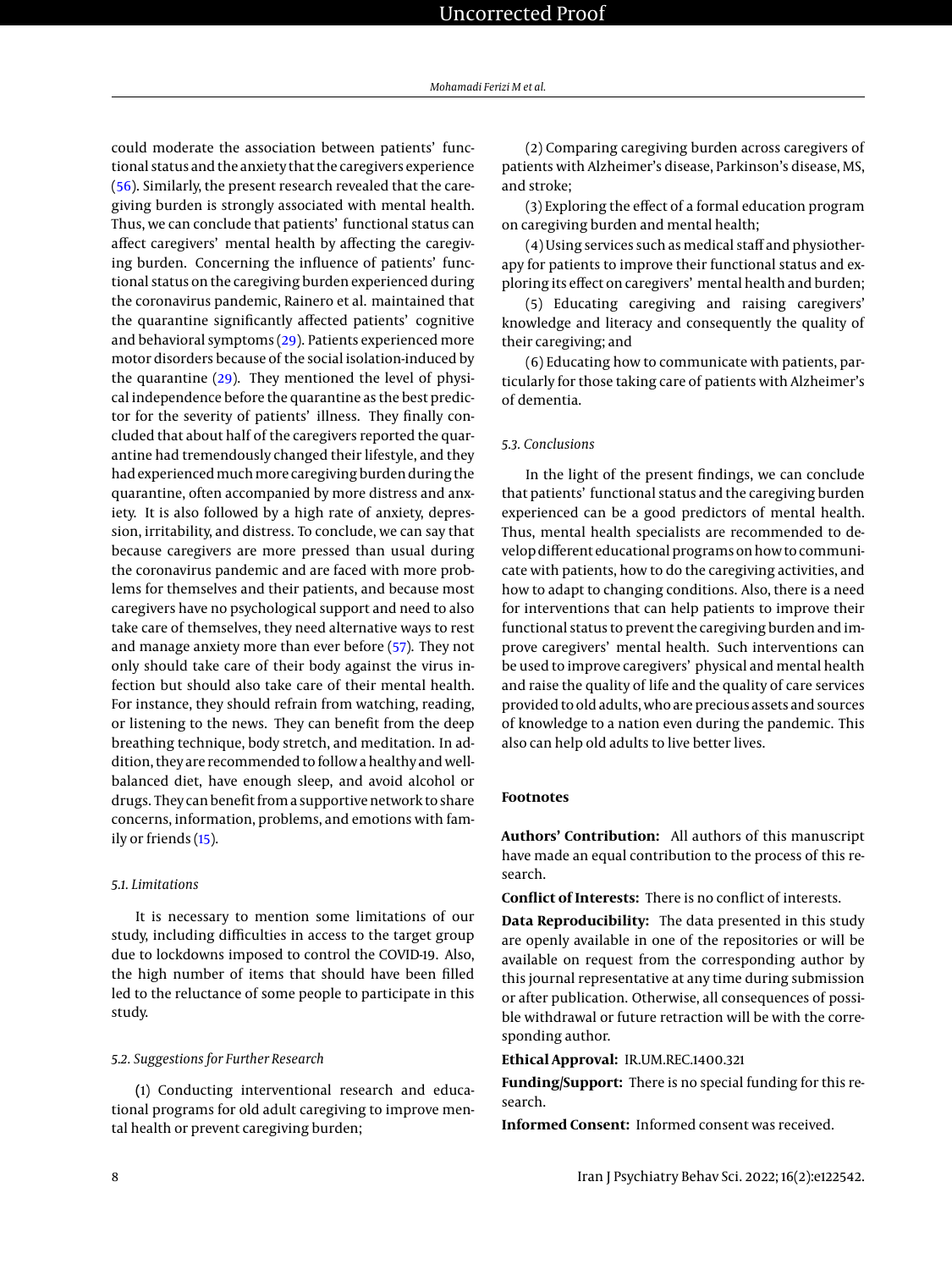## **References**

- <span id="page-8-0"></span>1. World Health Organization. *Aging well must be a global priority*. Geneva, Switzerland: World Health Organization; 2014. Available from: [https://www.who.int/mediacentre/news/releases/2014/](https://www.who.int/mediacentre/news/releases/2014/lancet-ageing-series/en) [lancet-ageing-series/en](https://www.who.int/mediacentre/news/releases/2014/lancet-ageing-series/en).
- <span id="page-8-1"></span>2. Aldrich N, Benson WF. Disaster preparedness and the chronic disease needs of vulnerable older adults. *Prev Chronic Dis*. 2008;**5**(1). A27. [PubMed: [18082016\]](http://www.ncbi.nlm.nih.gov/pubmed/18082016). [PubMed Central: [PMC2248769\]](https://www.ncbi.nlm.nih.gov/pmc/articles/PMC2248769).
- <span id="page-8-2"></span>3. World Health Organization. *Chronic diseases are the major cause of death and disability worldwide*. Geneva, Switzerland: World Health Organization; 2018.
- <span id="page-8-3"></span>4. Hofman A, Darwish Murad S, van Duijn CM, Franco OH, Goedegebure A, Ikram MA, et al. The Rotterdam Study: 2014 objectives and design update. *Eur J Epidemiol*. 2013;**28**(11):889–926. doi: [10.1007/s10654-013-](http://dx.doi.org/10.1007/s10654-013-9866-z) [9866-z.](http://dx.doi.org/10.1007/s10654-013-9866-z) [PubMed: [24258680\]](http://www.ncbi.nlm.nih.gov/pubmed/24258680).
- <span id="page-8-4"></span>5. Murray CJ, Vos T, Lozano R, Naghavi M, Flaxman AD, Michaud C, et al. Disability-adjusted life years (DALYs) for 291 diseases and injuries in 21 regions, 1990-2010: a systematic analysis for the Global Burden of Disease Study 2010. *Lancet*. 2012;**380**(9859):2197–223. doi: [10.1016/S0140-](http://dx.doi.org/10.1016/S0140-6736(12)61689-4) [6736\(12\)61689-4.](http://dx.doi.org/10.1016/S0140-6736(12)61689-4) [PubMed: [23245608\]](http://www.ncbi.nlm.nih.gov/pubmed/23245608).
- <span id="page-8-5"></span>6. World Health Organization. *Neurological disorders: public health challenges*. Geneva, Switzerland:: World Health Organization; 2006.
- <span id="page-8-6"></span>7. Wang QH, Wang X, Bu XL, Lian Y, Xiang Y, Luo HB, et al. Comorbidity Burden of Dementia: A Hospital-Based Retrospective Study from 2003 to 2012 in Seven Cities in China. *Neurosci Bull*. 2017;**33**(6):703–10. doi: [10.1007/s12264-017-0193-3.](http://dx.doi.org/10.1007/s12264-017-0193-3) [PubMed: [29134450\]](http://www.ncbi.nlm.nih.gov/pubmed/29134450). [PubMed Central: [PMC5725390\]](https://www.ncbi.nlm.nih.gov/pmc/articles/PMC5725390).
- <span id="page-8-7"></span>8. Gupta S, Goren A, Phillips AL, Stewart M. Self-reported burden among caregivers of patients with multiple sclerosis. *Int J MS Care*. 2012;**14**(4):179–87. doi: [10.7224/1537-2073-14.4.179.](http://dx.doi.org/10.7224/1537-2073-14.4.179) [PubMed: [24453750\]](http://www.ncbi.nlm.nih.gov/pubmed/24453750). [PubMed Central: [PMC3882984\]](https://www.ncbi.nlm.nih.gov/pmc/articles/PMC3882984).
- <span id="page-8-27"></span>9. Mlinac ME, Feng MC. Assessment of Activities of Daily Living, Self-Care, and Independence. *Arch Clin Neuropsychol*. 2016;**31**(6):506–16. doi: [10.1093/arclin/acw049.](http://dx.doi.org/10.1093/arclin/acw049) [PubMed: [27475282\]](http://www.ncbi.nlm.nih.gov/pubmed/27475282).
- 10. Goldsworthy B, Knowles S. Caregiving for Parkinson's disease patients: an exploration of a stress-appraisal model for quality of life and burden. *J Gerontol B Psychol Sci Soc Sci*. 2008;**63**(6):P372–6. doi: [10.1093/geronb/63.6.p372.](http://dx.doi.org/10.1093/geronb/63.6.p372) [PubMed: [19092040\]](http://www.ncbi.nlm.nih.gov/pubmed/19092040).
- 11. Alzheimer's Association of Iran. *About dementia*. 2012. Available from: <www.alzheimer.ir/FMain/FIndex.aspx>.
- <span id="page-8-28"></span>12. Adler R, Mehta R. Catalyzing technology to support family caregiving. *Nat Alliance Caregiv*. 2014:1–18.
- <span id="page-8-8"></span>13. Pfeffer A. [Alzheimer's disease - clinical picture, diagnosis, therapeutic possibilities of cognitive disorders]. *Guide GPs*. 2004;**7**(5):70–8. Polish.
- <span id="page-8-9"></span>14. Guan WJ, Ni ZY, Hu Y, Liang WH, Ou CQ, He JX, et al. Clinical Characteristics of Coronavirus Disease 2019 in China. *N Engl J Med*. 2020;**382**(18):1708–20. doi: [10.1056/NEJMoa2002032.](http://dx.doi.org/10.1056/NEJMoa2002032) [PubMed: [32109013\]](http://www.ncbi.nlm.nih.gov/pubmed/32109013). [PubMed Central: [PMC7092819\]](https://www.ncbi.nlm.nih.gov/pmc/articles/PMC7092819).
- <span id="page-8-10"></span>15. Altable M, de la Serna JM. Caregivers and Alzheimer's Disease Through the Covid-19 Pandemic. *J Drug Alcohol Res*. 2022;**11**(3).
- <span id="page-8-11"></span>16. Alzheimer's Association Report. 2017 Alzheimer's disease facts and figures. *Alzheimers Dement*. 2017;**13**(4):325–73. doi: [10.1016/j.jalz.2017.02.001.](http://dx.doi.org/10.1016/j.jalz.2017.02.001)
- <span id="page-8-24"></span>17. Rezaei H, Niksima SH, Ghanei Gheshlagh R. Burden of Care in Caregivers of Iranian patients with chronic disorders: a systematic review and meta-analysis. *Health Qual Life Outcomes*. 2020;**18**(1):261. doi: [10.1186/s12955-020-01503-z.](http://dx.doi.org/10.1186/s12955-020-01503-z) [PubMed: [32746921\]](http://www.ncbi.nlm.nih.gov/pubmed/32746921). [PubMed Central: [PMC7398060\]](https://www.ncbi.nlm.nih.gov/pmc/articles/PMC7398060).
- 18. Faronbi JO, Faronbi GO, Ayamolowo SJ, Olaogun AA. Caring for the seniors with chronic illness: The lived experience of caregivers of older adults. *Arch Gerontol Geriatr*. 2019;**82**:8–14. doi: [10.1016/j.archger.2019.01.013.](http://dx.doi.org/10.1016/j.archger.2019.01.013) [PubMed: [30710847\]](http://www.ncbi.nlm.nih.gov/pubmed/30710847). [PubMed Central: [PMC6459393\]](https://www.ncbi.nlm.nih.gov/pmc/articles/PMC6459393).
- 19. Hategeka C, Traboulsee AL, McMullen K, Lynd LD. Association of Un-

employment and Informal Care with Stigma in Multiple Sclerosis: Evidence from the Survey on Living with Neurological Conditions in Canada. *Int J MS Care*. 2019;**21**(5):214–25. doi: [10.7224/1537-2073.2017-108.](http://dx.doi.org/10.7224/1537-2073.2017-108) [PubMed: [31680783\]](http://www.ncbi.nlm.nih.gov/pubmed/31680783). [PubMed Central: [PMC6819020\]](https://www.ncbi.nlm.nih.gov/pmc/articles/PMC6819020).

- <span id="page-8-12"></span>20. Trapp S, MacKenzie J, Gonzalez-Arredondo S, Rodriguez-Agudelo Y, Arango-Lasprilla JC. Mediating role of caregiver burden among family caregivers of patients with Parkinson's disease in Mexico. *Int J Psychiatry Med*. 2019;**54**(3):203–16. doi: [10.1177/0091217418791460.](http://dx.doi.org/10.1177/0091217418791460) [PubMed: [30278803\]](http://www.ncbi.nlm.nih.gov/pubmed/30278803).
- <span id="page-8-13"></span>21. Schulz R, Sherwood PR. Physical and mental health effects of family caregiving. *Am J Nurs*. 2008;**108**(9 Suppl):23–7. quiz 27. doi: [10.1097/01.NAJ.0000336406.45248.4c.](http://dx.doi.org/10.1097/01.NAJ.0000336406.45248.4c) [PubMed: [18797217\]](http://www.ncbi.nlm.nih.gov/pubmed/18797217). [PubMed Central: [PMC2791523\]](https://www.ncbi.nlm.nih.gov/pmc/articles/PMC2791523).
- <span id="page-8-14"></span>22. Kokorelias KM, Gignac MAM, Naglie G, Rittenberg N, MacKenzie J, D'Souza S, et al. A grounded theory study to identify caregiving phases and support needs across the Alzheimer's disease trajectory. *Disabil Rehabil*. 2022;**44**(7):1050–9. doi: [10.1080/09638288.2020.1788655.](http://dx.doi.org/10.1080/09638288.2020.1788655) [PubMed: [32687722\]](http://www.ncbi.nlm.nih.gov/pubmed/32687722).
- <span id="page-8-15"></span>23. Sutcliffe C, Giebel C, Bleijlevens M, Lethin C, Stolt M, Saks K, et al. Caring for a Person With Dementia on the Margins of Long-Term Care: A Perspective on Burden From 8 European Countries. *J Am Med Dir Assoc*. 2017;**18**(11):967–973 e1. doi: [10.1016/j.jamda.2017.06.004.](http://dx.doi.org/10.1016/j.jamda.2017.06.004) [PubMed: [28733181\]](http://www.ncbi.nlm.nih.gov/pubmed/28733181).
- <span id="page-8-16"></span>24. de Oliveira AM, Radanovic M, Homem de Mello PC, Buchain PC, Dias Vizzotto A, Harder J, et al. An intervention to reduce neuropsychiatric symptoms and caregiver burden in dementia: Preliminary results from a randomized trial of the tailored activity program-outpatient version. *Int J Geriatr Psychiatry*. 2019;**34**(9):1301–7. doi: [10.1002/gps.4958.](http://dx.doi.org/10.1002/gps.4958) [PubMed: [30035341\]](http://www.ncbi.nlm.nih.gov/pubmed/30035341).
- <span id="page-8-17"></span>25. Ghaedi HF, Pahlavanzadeh S, Maghsoudi J, Ghazavi Z. [Effect of family education program on depression, anxiety and stress of family caregivers of elderly individuals with dementia]. *J Nurs Edu*. 2014;**3**(1):12– 20. Persian.
- <span id="page-8-18"></span>26. Pahlavanzadeh S, Heidari FG, Maghsudi J, Ghazavi Z, Samandari S. The effects of family education program on the caregiver burden of families of elderly with dementia disorders. *Iran J Nurs Midwifery Res*. 2010;**15**(3):102–8. [PubMed: [21589771\]](http://www.ncbi.nlm.nih.gov/pubmed/21589771). [PubMed Central: [PMC3093163\]](https://www.ncbi.nlm.nih.gov/pmc/articles/PMC3093163).
- <span id="page-8-19"></span>27. Kepic M, Randolph A, Hermann-Turner KM. Care for Caregivers: Understanding the Need for Caregiver Support. *Adultspan J*. 2019;**18**(1):40–51. doi: [10.1002/adsp.12068.](http://dx.doi.org/10.1002/adsp.12068)
- <span id="page-8-20"></span>28. Rainero I, Bruni AC, Marra C, Cagnin A, Bonanni L, Cupidi C, et al. Acute Clinical Impact of COVID-19 Quarantine on Patients with Alzheimer's Disease and Other Dementias: An Observational Study. *Soc Sci Res Net J*. 2020. doi: [10.2139/ssrn.3627275.](http://dx.doi.org/10.2139/ssrn.3627275)
- <span id="page-8-21"></span>29. Sallim AB, Sayampanathan AA, Cuttilan A, Ho R. Prevalence of Mental Health Disorders Among Caregivers of Patients With Alzheimer Disease. *J Am Med Dir Assoc*. 2015;**16**(12):1034–41. doi: [10.1016/j.jamda.2015.09.007.](http://dx.doi.org/10.1016/j.jamda.2015.09.007) [PubMed: [26593303\]](http://www.ncbi.nlm.nih.gov/pubmed/26593303).
- <span id="page-8-22"></span>30. Munoz-Bermejo L, Adsuar JC, Postigo-Mota S, Casado-Verdejo I, de Melo-Tavares CM, Garcia-Gordillo MA, et al. Relationship of Perceived Social Support with Mental Health in Older Caregivers. *Int J Environ Res Public Health*. 2020;**17**(11). doi: [10.3390/ijerph17113886.](http://dx.doi.org/10.3390/ijerph17113886) [PubMed: [32486267\]](http://www.ncbi.nlm.nih.gov/pubmed/32486267). [PubMed Central: [PMC7312634\]](https://www.ncbi.nlm.nih.gov/pmc/articles/PMC7312634).
- <span id="page-8-23"></span>31. Rodakowski J, Skidmore ER, Rogers JC, Schulz R. Role of social support in predicting caregiver burden. *Arch Phys Med Rehabil*. 2012;**93**(12):2229–36. doi: [10.1016/j.apmr.2012.07.004.](http://dx.doi.org/10.1016/j.apmr.2012.07.004) [PubMed: [22824248\]](http://www.ncbi.nlm.nih.gov/pubmed/22824248). [PubMed Central: [PMC3508254\]](https://www.ncbi.nlm.nih.gov/pmc/articles/PMC3508254).
- <span id="page-8-25"></span>32. Yu H, Wang X, He R, Liang R, Zhou L. Measuring the Caregiver Burden of Caring for Community-Residing People with Alzheimer's Disease. *PLoS One*. 2015;**10**(7). e0132168. doi: [10.1371/journal.pone.0132168.](http://dx.doi.org/10.1371/journal.pone.0132168) [PubMed: [26154626\]](http://www.ncbi.nlm.nih.gov/pubmed/26154626). [PubMed Central: [PMC4496054\]](https://www.ncbi.nlm.nih.gov/pmc/articles/PMC4496054).
- <span id="page-8-26"></span>33. Pinquart M, Sorensen S. Associations of caregiver stressors and uplifts with subjective well-being and depressive mood: a metaanalytic comparison. *Aging Ment Health*. 2004;**8**(5):438–49. doi: [10.1080/13607860410001725036.](http://dx.doi.org/10.1080/13607860410001725036) [PubMed: [15511742\]](http://www.ncbi.nlm.nih.gov/pubmed/15511742).

Iran J Psychiatry Behav Sci. 2022; 16(2):e122542. 9